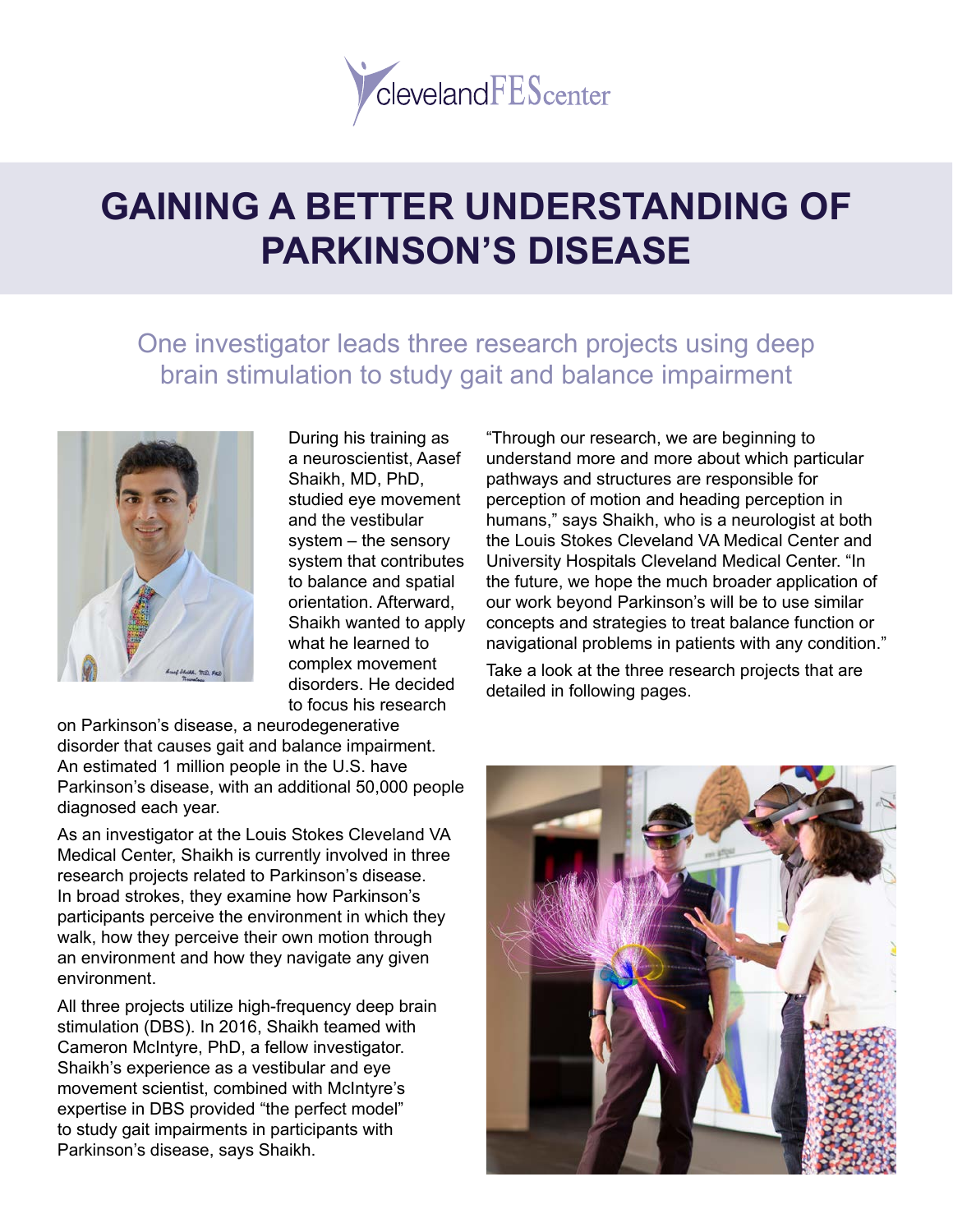#### **Project One** *Motion Perception*



"We are studying how participants with Parkinson's perceive their own directional heading – whether they are going straight ahead or veering to the side," says Shaikh. "In addition, we're also interested in understanding why they veer and which particular neural pathways are involved in perception of their self-motion." Using that information, the researchers hope to discover how to tweak those pathways with DBS to eliminate veering.

Shaikh's team is conducting behavioral experiments in the lab with motion simulators similar to those used by NASA to train astronauts. In the pilot study, Parkinson's patients with DBS implantations are placed in the simulator, where experiments are performed with the DBS turned on and off to determine if it makes a difference in perception of motion. That information is then combined with MRI images of the participants' brains and bioelectri field stimulation models created by McIntyre.

"Together, this gives us a sort of 3D picture of everything involved in the process," says Shaikh. "That allows us to understand how participants with Parkinson's perceive their own directional heading."

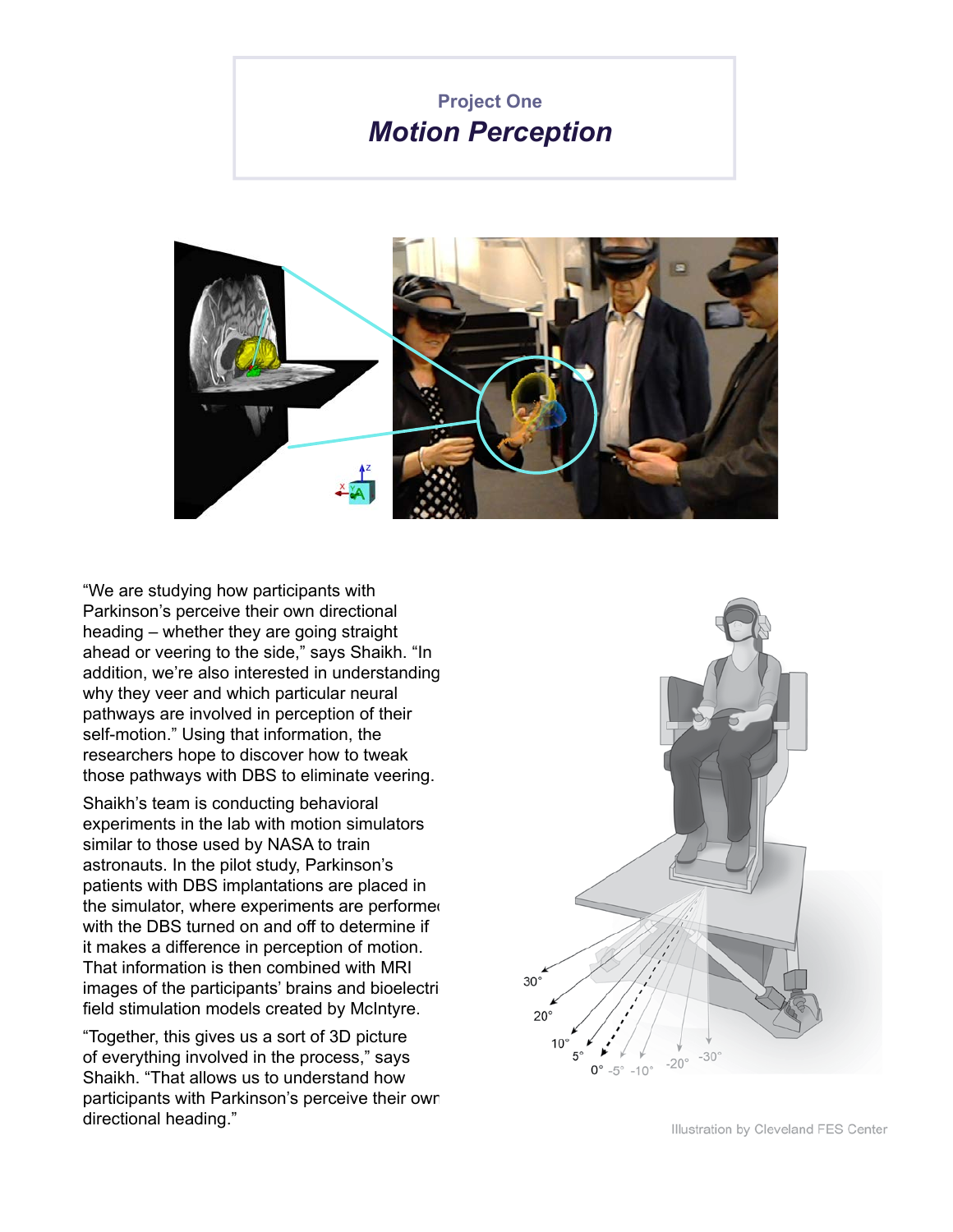### **Project Two** *Gait Dysfunctions*



The second project utilizes resources in the Virtual Reality Human Performance Laboratory at the Louis Stokes Cleveland VA Medical Center. Shaikh and McIntyre are teaming with Elizabeth Hardin, PhD, a fellow investigator with research interests in human walking performance and stability, to understand the physiological underpinnings of gait deficits in Parkinson's disease.

One common walking problem is freezing of gait, where patients stop walking and their feet seem stuck to the floor. "Unfortunately, we don't know why it happens," says Shaikh. "It's a contextdependent phenomenon." The researchers postulate that freezing of gait may occur when patients with Parkinson's move from a normal environment to one with a higher optic flow, where spatial landmarks around them seem to be moving at a higher speed.

"Parkinson's patients might experience this in their daily environment, for example, when they go from the lobby of a hospital into a hallway, where it's a narrower space and the landmarks are much closer

to their vision," says Hardin. "We are collecting data in the Virtual Reality Human Performance Laboratory to see if optic flow changes trigger participants to stop walking."

Participants in the lab walk on a treadmill at a specific speed. Then, the researchers create a mismatch between the treadmill speed and the images – the spatial landmarks – in the virtual reality system. "All of a sudden the walls in virtual reality are moving at a much higher speed than the treadmill," says Shaikh. "We have found that people freeze right then and there."

Now that Shaikh's team has discovered how to create freezing of gait on demand, they are studying how DBS can modulate the phenomenon. "We are interested in seeing how DBS affects freezing of gait when optic flow changes in a participant's environment," says Hardin. Ultimately, they hope to determine if participants have a propensity to freeze in certain environments and develop a biomarker for the propensity of gait freezing based on optic flow.